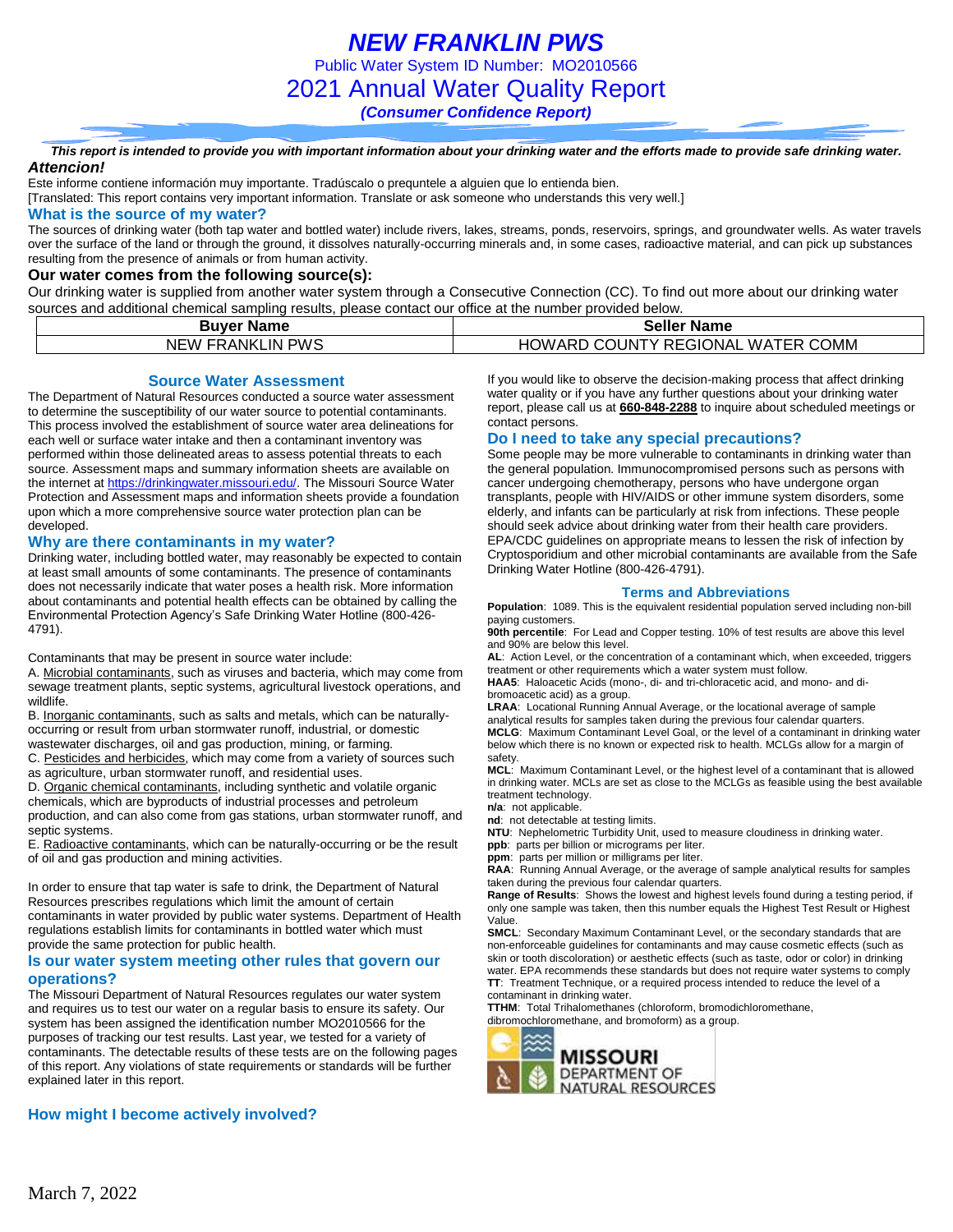## *NEW FRANKLIN PWS*

Public Water System ID Number: MO2010566

2021 Annual Water Quality Report

*(Consumer Confidence Report)*

# *Contaminants Report*

NEW FRANKLIN PWS will provide a printed hard copy of the CCR upon request. To request a copy of this report to be mailed,

please call us at **660-848-2288***.* The CCR can also be found on the internet at www.dnr.mo.gov/ccr/MO2010566.pdf.

*The state has reduced monitoring requirements for certain contaminants to less often than once per year because the concentrations of these contaminants are not expected to vary significantly from year to year. Records with a sample year more than one year old are still considered representative. No data older than 5 years need be included. If more than one sample is collected during the monitoring period, the Range of Sampled Results will show the lowest and highest tested results. The Highest Test Result, Highest LRAA, or Highest Value must be below the maximum contaminant level (MCL) or the contaminant has exceeded the level of health based standards and a violation is issued to the water system.* 

### *Regulated Contaminants*

| <b>Disinfection</b><br><b>Byproducts</b>                                                                                        | <b>Sample Point</b> | <b>Monitoring</b><br><b>Period</b>                                                                            | <b>Highest</b><br>LRAA | <b>Range of Sampled</b><br><b>Result(s)</b><br>$(low - high)$ | Unit                           | <b>MCL</b>            | <b>MCLG</b> | <b>Typical Source</b>                    |
|---------------------------------------------------------------------------------------------------------------------------------|---------------------|---------------------------------------------------------------------------------------------------------------|------------------------|---------------------------------------------------------------|--------------------------------|-----------------------|-------------|------------------------------------------|
| (HAA5)                                                                                                                          | DBPDUAL-01          | 2021                                                                                                          | 12                     | $2.96 - 9.27$                                                 | ppb                            | 60                    |             | Byproduct of drinking water disinfection |
| (HAA5)                                                                                                                          | DBPDUAL-02          | 2021                                                                                                          | 13                     | $1.9 - 5.36$                                                  | ppb                            | 60                    |             | Byproduct of drinking water disinfection |
| TTHM                                                                                                                            | DBPDUAL-01          | 2021                                                                                                          | 61                     | $42.4 - 61.4$                                                 | ppb                            | 80                    |             | Byproduct of drinking water disinfection |
| TTHM                                                                                                                            | DBPDUAL-02          | 2021                                                                                                          | 49                     | $40.3 - 48.9$                                                 | ppb                            | 80                    |             | Byproduct of drinking water disinfection |
| 90th Percentile: 90%<br><b>Lead and</b><br><b>Date</b><br>of your water utility<br><b>Copper</b><br>الممتلة ومما ومعتبد وامتنقا |                     | <b>Range of Sampled</b><br><b>Results</b><br>$\mathbf{u}$ $\mathbf{u}$ $\mathbf{u}$ $\mathbf{u}$ $\mathbf{u}$ | Unit                   | <b>AL</b>                                                     | <b>Sites</b><br><b>Over AL</b> | <b>Typical Source</b> |             |                                          |

|  | <b>OUPPUL</b>          |             |          | levels were less than                         | $(low - high)$ |                   |                     | <b>UVGLAL</b> |             |                                      |  |                                         |
|--|------------------------|-------------|----------|-----------------------------------------------|----------------|-------------------|---------------------|---------------|-------------|--------------------------------------|--|-----------------------------------------|
|  | <b>COPPER</b>          | 2019 - 2021 |          |                                               |                | 0.00638           | $0.00179 - 0.00793$ | ppm           | .3          |                                      |  | Corrosion of household plumbing systems |
|  |                        |             |          |                                               |                |                   |                     |               |             |                                      |  |                                         |
|  | <b>Microbiological</b> |             |          | Result                                        |                |                   | <b>MCL</b>          |               | <b>MCLG</b> | <b>Typical Source</b>                |  |                                         |
|  | <b>COLIFORM (TCR)</b>  |             |          | In the month of June, 1 sample(s) returned as |                | Treatment         |                     |               |             | Naturally present in the environment |  |                                         |
|  |                        |             | positive |                                               |                | Technique Trigger |                     |               |             |                                      |  |                                         |

### *Violations and Health Effects Information*

During the 2021 calendar year, we had the below noted violation(s) of drinking water regulations.

| amplianaa<br>⊧ Period<br>combilance      | Analvte       | <b>VDE</b>                                                     |
|------------------------------------------|---------------|----------------------------------------------------------------|
| 10/31/2021<br>10/1<br>1000<br>1/202<br>v | $\sim$<br>◡◡∟ | (RTCR)<br><b>MAJOR</b><br>JTINE<br>MOI<br>ROU<br>TORING<br>'NH |
| $\sim$<br>---<br>.<br>_                  |               |                                                                |

### **Special Lead and Copper Notice:**

If present, elevated levels of lead can cause serious health problems, especially for pregnant women and young children. Lead in drinking water is primarily from materials and components associated with service lines and home plumbing. NEW FRANKLIN PWS is responsible for providing high quality drinking water, but cannot control the variety of materials used in plumbing components. When your water has been sitting for several hours, you can minimize the potential for lead exposure by flushing your tap for 30 seconds to 2 minutes before using water for drinking or cooking. If you are concerned about lead in your water, you may wish to have your water tested. Information on lead in drinking water, testing methods, and steps you can take to minimize exposure is available from the Safe Drinking Water Hotline (800-426-4791) or at [http://water.epa.gov/drink/info/lead/index.cfm.](http://water.epa.gov/drink/info/lead/index.cfm)

All contaminant sample results from past and present compliance monitoring are available online at the Missouri DNR Drinking Water Watch website at [www.dnr.mo.gov/DWW/.](http://www.dnr.mo.gov/DWW/) To see the Lead and Copper results, enter your water system's name in the box titled Water System Name, then select Find Water Systems at the bottom of the page. On the next screen, click on the Water System Number. At the top of the next page, under the Help column, click on Other Chemical Results by Analyte. Scroll down to Lead and click the blue Analyte Code (1030). A Sample Collection Date range may need to be entered. The Lead and Copper locations will be displayed under the heading Sample Comments. Scroll to find your location and click on the Sample No. for results. If you assisted the water system in taking a Lead and Copper sample but cannot find your location on the list, please contact NEW FRANKLIN PWS for your results.

### *Reseller Contaminants*

| <b>Requlated</b><br><b>Contaminants</b> | <b>Collection</b><br><b>Date</b> | <b>Water System</b>                                          | <b>Highest</b><br><b>Sample</b><br><b>Result</b> | Range of<br><b>Sampled</b><br><b>Result(s)</b><br>$(low - high)$ | <b>Unit</b> | <b>MCL</b> | <b>MCLG</b> | <b>Typical Source</b>                                                                                |
|-----------------------------------------|----------------------------------|--------------------------------------------------------------|--------------------------------------------------|------------------------------------------------------------------|-------------|------------|-------------|------------------------------------------------------------------------------------------------------|
| <b>BARIUM</b>                           | 4/23/2020                        | <b>HOWARD COUNTY</b><br><b>REGIONAL WATER</b><br><b>COMM</b> | 0.056                                            | 0.056                                                            | ppm         | 2          | 2           | Discharge of drilling wastes;<br>Discharge from metal refineries;<br>Erosion of natural deposits     |
| <b>FLUORIDE</b>                         | 4/23/2020                        | <b>HOWARD COUNTY</b><br><b>REGIONAL WATER</b><br><b>COMM</b> | 0.19                                             | 0.19                                                             | ppm         | 4          | 4           | Natural deposits; Water additive<br>which promotes strong teeth                                      |
| NITRATE-NITRITE                         | 4/8/2021                         | <b>HOWARD COUNTY</b><br><b>REGIONAL WATER</b><br><b>COMM</b> | 0.038                                            | 0.038                                                            | ppm         | 10         | 10          | Runoff from fertilizer use;<br>Leaching from septic tanks,<br>sewage; Erosion of natural<br>deposits |

| <b>Disinfection</b><br><b>Byproducts</b> | <b>Monitoring</b><br><b>Period</b> | <b>Water System</b>  | <b>Highest</b><br>LRAA | Range of<br><b>Sampled</b><br><b>Result(s)</b><br>$(low - high)$ | <b>Unit</b> | <b>MCL</b> | <b>MCLG</b> | <b>Typical Source</b>       |
|------------------------------------------|------------------------------------|----------------------|------------------------|------------------------------------------------------------------|-------------|------------|-------------|-----------------------------|
| (HAA5)                                   | 2021                               | <b>HOWARD COUNTY</b> |                        | $2.98 - 4.72$                                                    | ppb         | 60         |             | Byproduct of drinking water |
|                                          |                                    | REGIONAL WATER COMM  |                        |                                                                  |             |            |             | disinfection                |
| TTHM                                     | 2021                               | <b>HOWARD COUNTY</b> | 36                     | 13.2 - 50.2                                                      | ppb         | 80         |             | Byproduct of drinking water |
|                                          |                                    | REGIONAL WATER COMM  |                        |                                                                  |             |            |             | disinfection                |